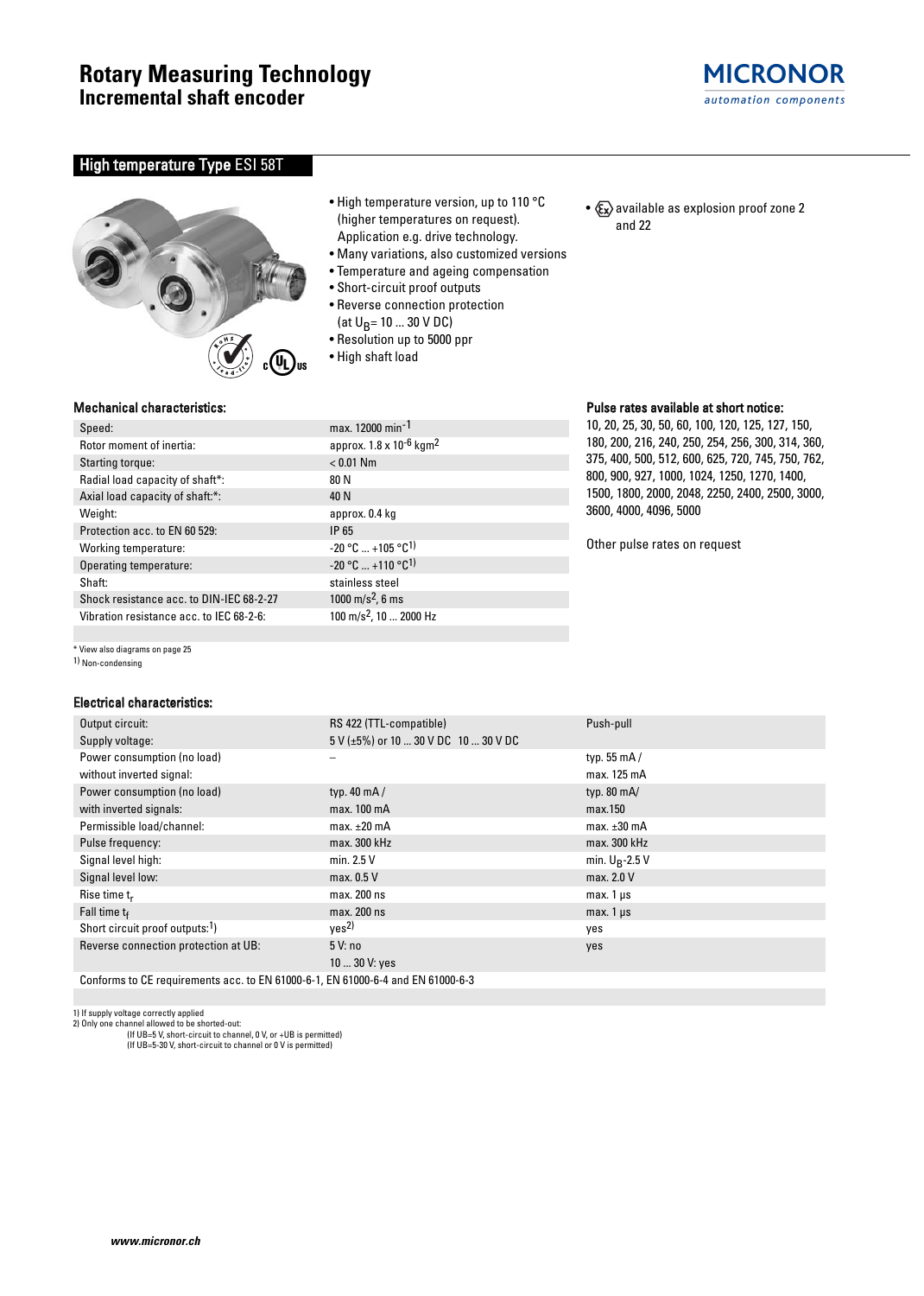# **High temperature Type ESI 58T**

#### **Terminal assignment**

| Signal:           | 0V                    | 0 <sup>V</sup>       | $+U_B$                | $+U_B$               | A  | $\mathsf{A}$ |        | $\overline{\mathsf{B}}$ |    | $\overline{0}$ | Shield          |
|-------------------|-----------------------|----------------------|-----------------------|----------------------|----|--------------|--------|-------------------------|----|----------------|-----------------|
|                   |                       | Sensor <sup>2)</sup> |                       | Sensor <sup>2)</sup> |    |              |        |                         |    |                |                 |
| 12 pin plug Pin:  | 10                    |                      | 12                    |                      |    |              | o<br>õ |                         |    |                | PH <sup>1</sup> |
| 7 pin plug Pin:   |                       |                      | D                     |                      | A  |              | B      |                         | u  |                |                 |
| 10 pin plug, Pin: |                       |                      |                       |                      | A  |              |        | н                       | ື  |                |                 |
| Cable colour:     | <b>WH</b>             | <b>WH</b>            | <b>BN</b>             | <b>BN</b>            | GN | YE           | GY     | <b>PK</b>               | BU | <b>RD</b>      |                 |
|                   | $0.5$ mm <sup>2</sup> |                      | $0.5$ mm <sup>2</sup> |                      |    |              |        |                         |    |                |                 |

1) PH = Shield is attached to connector housing

2) Sensor cables are connected to the supply voltage internally if long feeder cables are involved they can be used to adjust or control the voltage at the encoder

- If sensor cables are not in use, they have to be insulated or 0 V<sub>Sensor</sub> has to be connected to 0 V and U<sub>BSensor</sub> has to be connected to U<sub>B</sub>

- Using RS 422 outputs and long cable distances, a wave impedance has to be applied at each cable end.<br> **impedance has to be applied at each cable end.** Insulate unused outputs before initial startup.

#### **Dimensions**

Clamping bracket ø 58





### Synchronous bracket ø 58

 $51_{-2.5}$  $25$  $70.1$  A  $\n 0.2A$  $\boxed{\text{A}}$ 57  $\varnothing$ 50<sub>h7</sub> ø58 ŧ  $10.1$  A E  $\exists$ \*Rmin.  $\overline{4}$ - securely installed: 55 mm  $14$  $\overline{a}$ - flexibly installed: 70 mm  $\frac{10^{10.3}}{2}$  $66 - 7$ 





 $5.5$ 

 $M4 - 5$  deep

The brackets and shafts of the encoder and drive should not both be rigidly coupled together at the same time! We recommend the use of suitable couplings (see Accessories section)